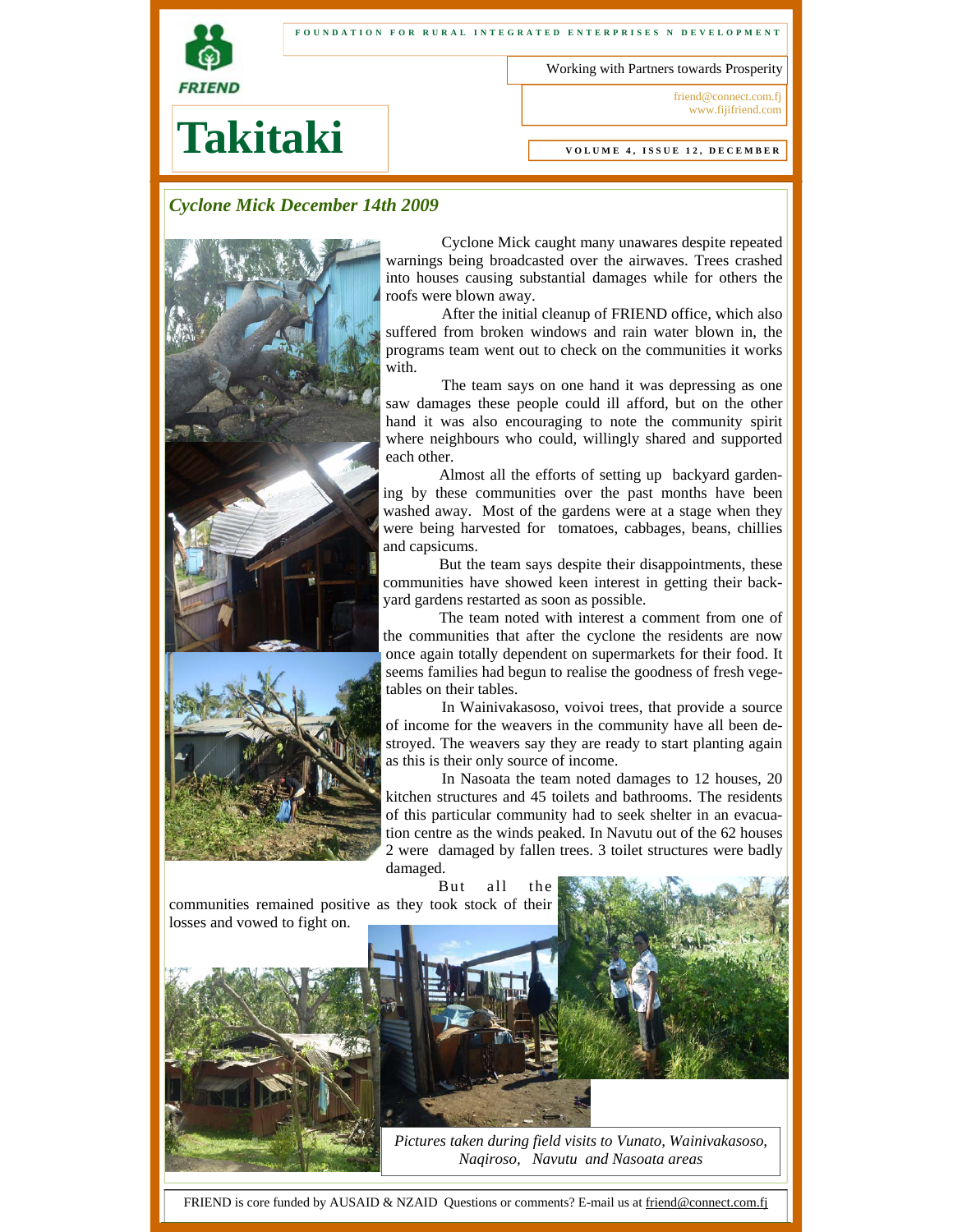# *O Nadi Ko….*

### **As written for The Jet—Nadi's first ever community newspaper**



Mereani Lomavere

 Nadi is undeniably one of the most developed towns in the country with a number of top resorts gracing its land, a wide range of shopping opportunities and a hub for the region with its hosting of the Nadi International Airport. It has lots we can be proud of. But then there is a lot more work yet to be done to make Nadi into a paradise it has the potential to be and a local NGO believes that true development is only possible if the people of Nadi take ownership of how they want their Nadi to grow.

 The Foundation for Rural Integrated Enterprises N Development (FRIEND) is a non government organization based in Lautoka working to alleviate poverty in Fiji through social and economic empowerment.

 The Program Team Leader Ms Mereani Lomavere says it is important to understand that poverty is more than just the state of being poor and it includes lack of access to services and facilities that one needs for quality living.

 Lomavere says FRIEND has identified a number of communities in and around Nadi that they hope to work with through their governance program in the coming year. This program is designed to give communities who are interested an opportunity to identify their available skills and resources through participatory processes.

 She says this essentially means that FRIEND will work alongside these communities in recognizing their strengths and weaknesses, help prepare action plans to improve their identified areas and encourage them achieve these.

 FRIEND believes that positive results could only be attained when the communities take ownership of their own development.

And stronger communities means a more prosperous nation overall.

*Mereani is one of the original volunteers of FRIEND having started as a field worker in Ba* 

## *FRIEND Board Meets to end 2009*

FRIEND Board met for its fourth quarterly meeting to finish off 2009 on the 21st of December. The members were briefed on the quarter and discussed plans for 2010. The Board was heavily involved in the development of the strategic plan and offer guidance in execution of this :)



## *From Left to Right:*

*Ms Ana Serau, Mr John Shanon, Mr Hemraj Mangal, Sashi Kiran (Director), Dr Pramila Devi (President), Ms Rajneesh Charan* 

*Apologies: Mr Philip Gock( Treasurer), Mr Esala Nakalevu* 

*FRIEND Board members are a group of volunteers who offer their expertise and advice on the running and growth of the organization.* 

FRIEND is core funded by AUSAID & NZAID Questions or comments? E-mail us at friend@connect.com.fj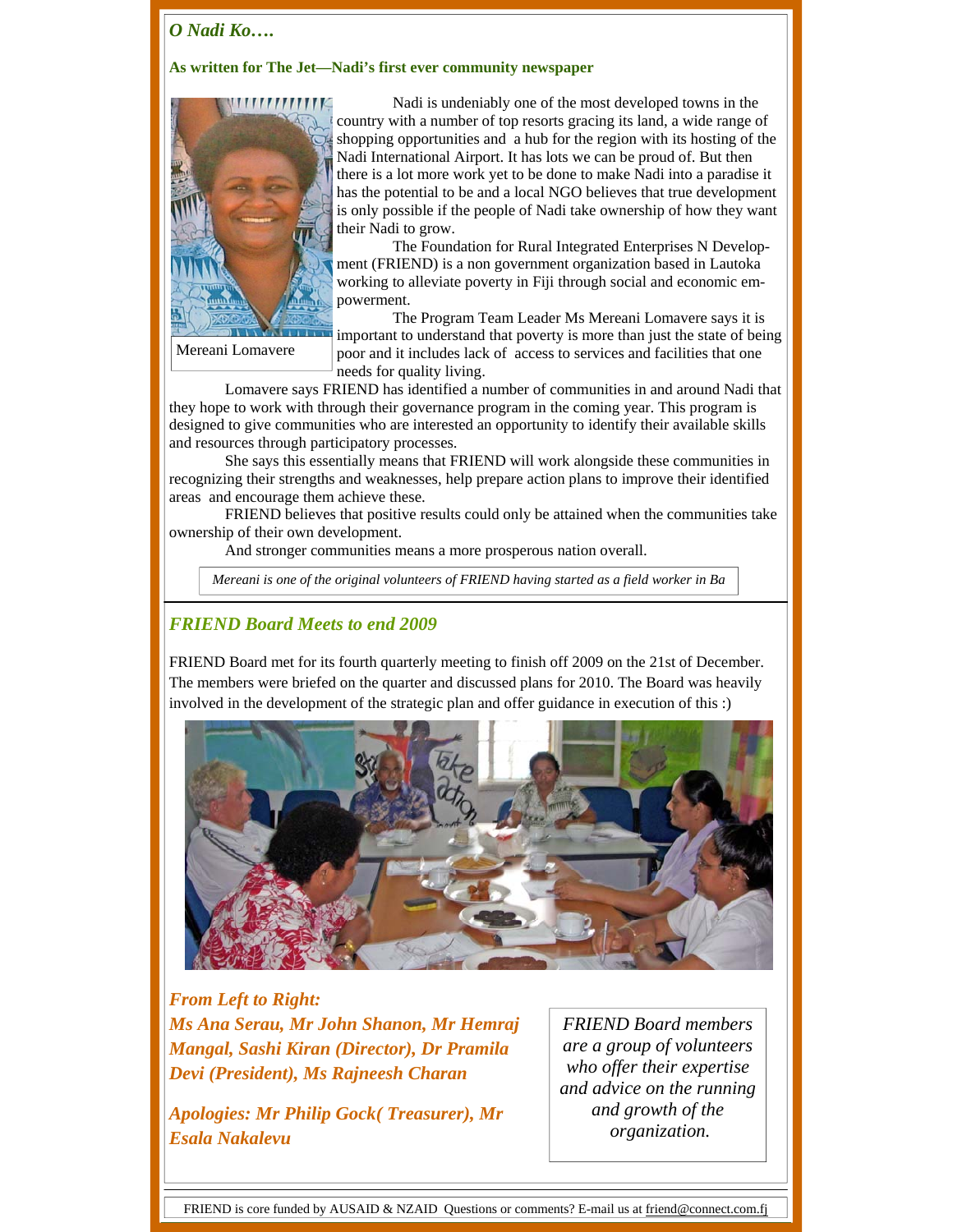

173,045,325 citizens gathered at over 3,000 events in more than 120 countries, including Fiji this year demanding that their governments eradicate extreme poverty and achieve the Millennium Development Goals. "Stand Up, Take Action, End Poverty Now!", has been certified by Guinness World Records as the a new world record and remains the largest mobilization of human beings in recorded history. **Thank you for Standing with us!**

The World Poverty Month is marked annually from 16th September to 17th October. One of the major events organized by FRIEND to highlight the issue of poverty is Race Around Lautoka attracting youths from all sectors of the community, allowing them to test their knowledge and engage in skills related with organizations contributing to development and poverty alleviation .

## *Recipe Corner : Tamarind Rice/Spicy Rice Salad*



#### **Ingredients:**

1 tbl spn *Friend's Fiji Style*® Tamarind Chutney,

1/2 tea spoon chili powder , 1/2 tea spoon mustard seeds, 1 tea spoon

chana dal (chick peas), 1 tbl spoon peanut, 4-5 curry leaves,

2 Cups uncooked rice (washed), Oil

#### **Method:**

Heat oil and add peanuts, chana dal, mustard seeds. When they are

fried, add curry leaves. Add *Friend's Fiji Style*® Tamarind Chutney and 1/2 cup water. Cook on a low flame till it becomes slightly thick. Add chili powder and salt. Keep mixing till the paste thickens. Stir in washed rice and heat through. Put in 2/12 cups of water. Boil and cook on low heat with lid closed till the rice is cooked through and the liquid dries up. Serve with fresh yoghurt. Or as a spicy rice salad.

FRIEND is core funded by AUSAID & NZAID. Questions or comments? E-mail us at friend@connect.com.fj